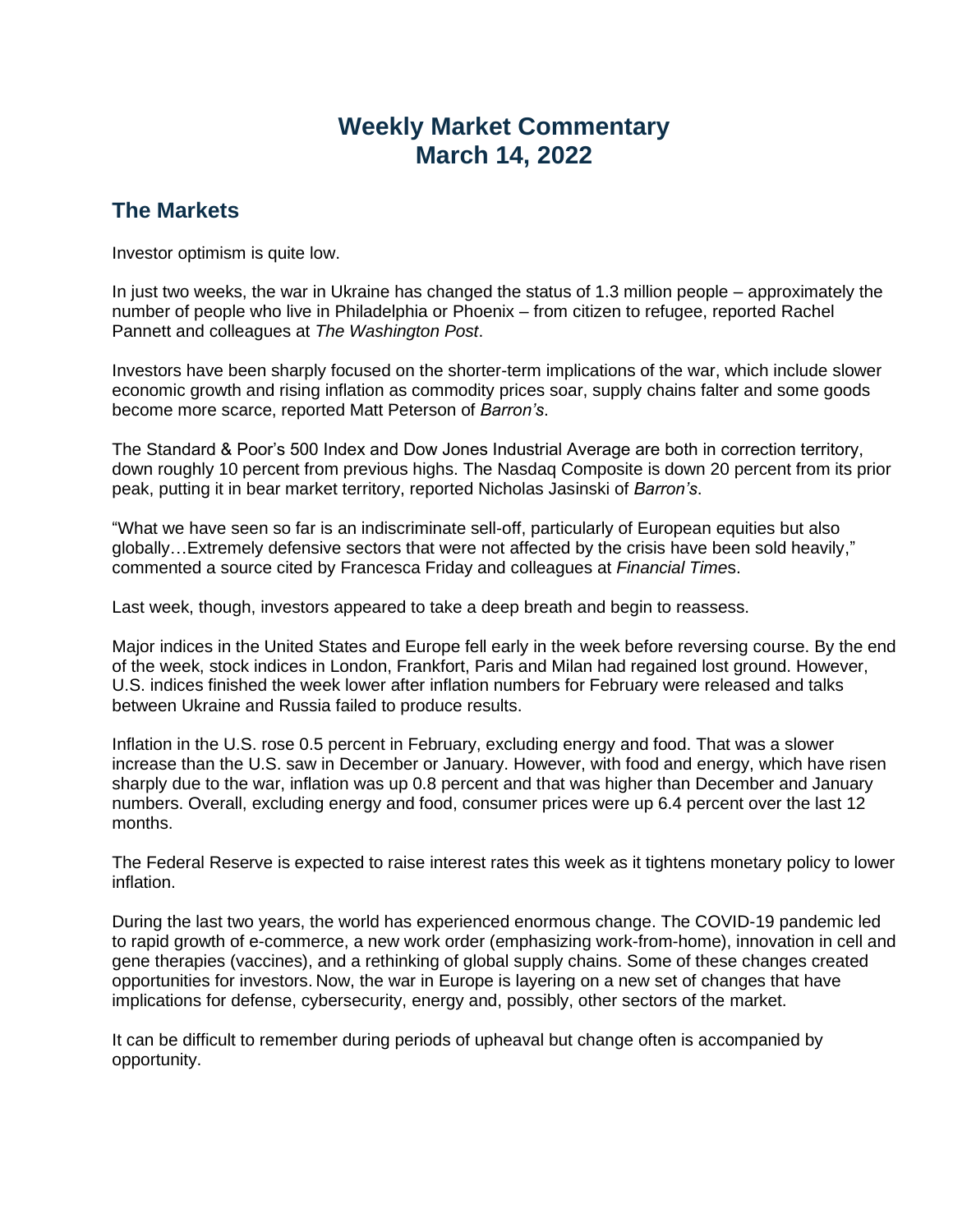| Data as of 3/11/22                 | 1-Week  | Y-T-D    | 1-Year  | 3-Year | 5-Year | 10-Year |
|------------------------------------|---------|----------|---------|--------|--------|---------|
| Standard & Poor's 500 Index        | $-2.9%$ | $-11.8%$ | 6.7%    | 14.7%  | 12.1%  | 11.9%   |
| Dow Jones Global ex-U.S. Index     | $-1.3$  | $-11.6$  | $-10.4$ | 3.8    | 3.5    | 2.8     |
| 10-year Treasury Note (yield only) | 2.0     | N/A      | 1.5     | 2.6    | 2.6    | 2.0     |
| Gold (per ounce)                   | 17      | 8.7      | 14.8    | 15.2   | 10.4   | 1.5     |
| <b>Bloomberg Commodity Index</b>   | $-0.5$  | 27.5     | 46.5    | 16.3   | 8.4    | $-1.3$  |

S&P 500, Dow Jones Global ex-US, Gold, Bloomberg Commodity Index returns exclude reinvested dividends (gold does not pay a dividend) and the three-, five-, and 10-year returns are annualized; and the 10-year Treasury Note is simply the yield at the close of the day on each of the historical time periods.

Sources: Yahoo! Finance; MarketWatch; djindexes.com; U.S. Treasury; London Bullion Market Association.

Past performance is no guarantee of future results. Indices are unmanaged and cannot be invested into directly. N/A means not applicable.

**WHERE ARE WOMEN TREATED LIKE MEN?** Each year, *The Economist's* Glass Ceiling Index (GCI) evaluates 10 metrics to determine "where women have the best…chances of equal treatment at work." In 2021, the answer was Sweden, Finland, Iceland and Norway. The United States dropped two spots last year, ranking 20th of the 28 countries in the Index.

The U.S. was above average for:

- **Women's participation in the labor force:** Women's participation rate in the labor force was just 10.5 percent lower than the rate for men. The OECD average was 15.6 percent lower.
- **Women taking graduate school entrance exams:** 39 percent of GMAT exams were taken by women in 2021. The OECD average was 38 percent.
- **Women in management:** Women held 41.1 percent of managerial positions in the United States. The OECD average was 33.7 percent.
- **Women on company boards**: Women held about 29.7 percent of board seats. The OECD average was 28 percent.

The U.S. was below average for:

- **How much women are paid compared to men**: Women earned 17.7 percent less than men. The OECD average was 11.6 percent less.
- **Net childcare costs as a percent of income**: Net childcare expenses were 23 percent of the average wage. The OECD average was 15 percent.
- **Paid leave for mothers**: Maternity leave depends on company policy in the United States, so it was scored as zero. The average in the OECD is 33.7 weeks.
- **Paid leave for fathers**: Paternity leave depends on company policy in the United States, so it was scored as zero. The average in the OECD is 5.1 weeks.
- **Women in government**: Women hold 27.7 percent of the seats in the United States House of Representatives. The OECD average is 33.1 percent of government seats held by women.

A recent report from Citigroup estimated that, "Achieving gender parity in business growth could increase global [economic growth] by up to \$1.6 - \$2.3 trillion, or around 2-3% of global GDP," and create millions of jobs.

## **Weekly Focus – Think About It**

"Be fearful when others are greedy and greedy when others are fearful."

*—Warren Buffett, The Oracle of Omaha*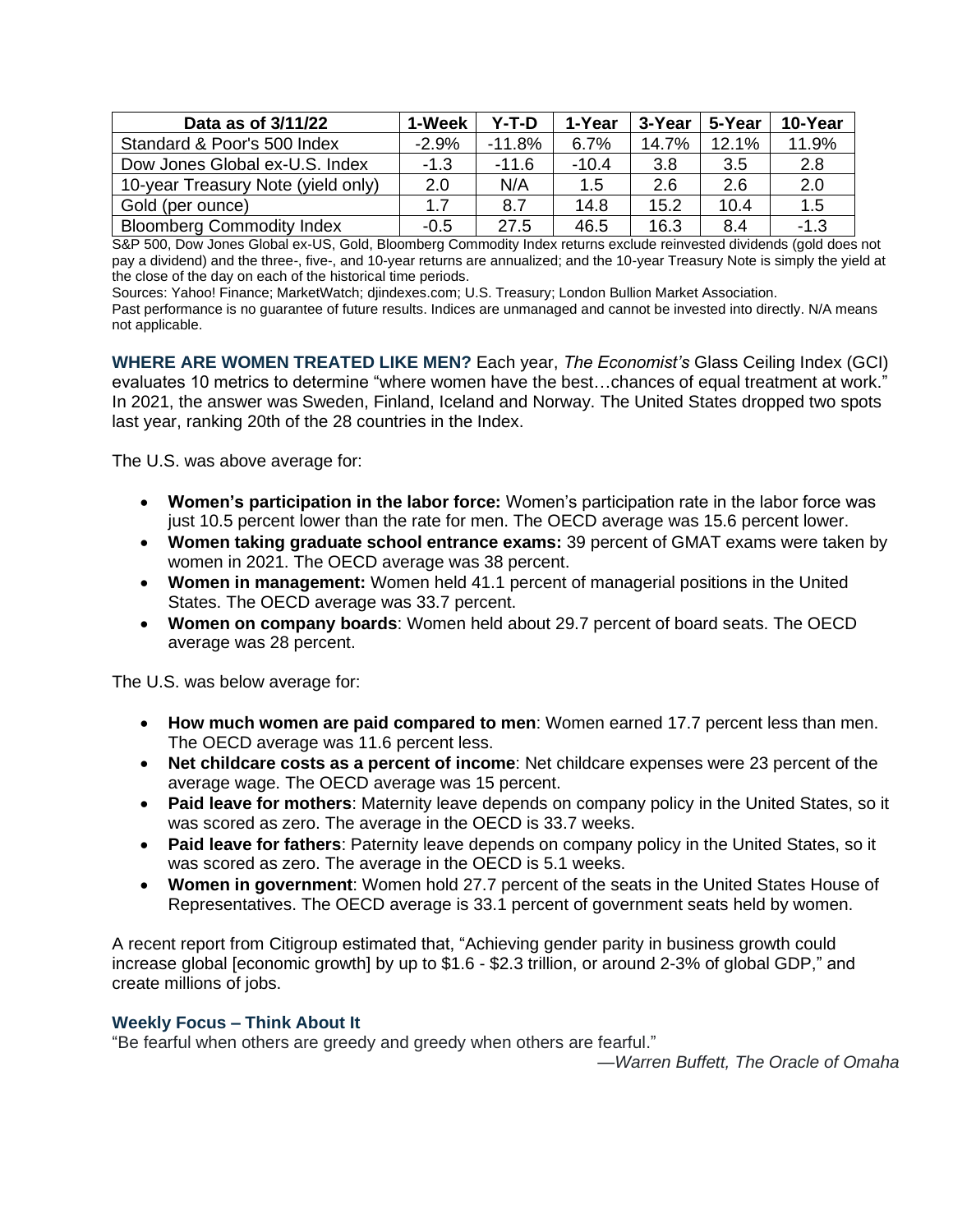Best regards,

*Bobby* Robert J. Cummings, CFP®, AIF®, CFBS, CLTC President Cummings Wealth Management Group [www.cummingswealth.com](http://www.cummingswealth.com/) 843-884-9898

P.S. Please feel free to forward this commentary to family, friends or colleagues. If you would like us to add them to the list, please reply to this email with their email address and we will ask for their permission to be added.

\* Securities and advisory services offered through Commonwealth Financial Network, Member FINRA/SIPC, a registered investment advisor.

\* These views are those of Carson Coaching, not the presenting Representative, the Representative's Broker/Dealer, or Registered Investment Advisor, and should not be construed as investment advice.

\* This newsletter was prepared by Carson Coaching. Carson Coaching is not affiliated with the named firm or broker/dealer. \* Government bonds and Treasury Bills are guaranteed by the U.S. government as to the timely payment of principal and interest and, if held to maturity, offer a fixed rate of return and fixed principal value. However, the value of fund shares is not guaranteed and will fluctuate.

\* Corporate bonds are considered higher risk than government bonds but normally offer a higher yield and are subject to market, interest rate and credit risk as well as additional risks based on the quality of issuer coupon rate, price, yield, maturity, and redemption features.

\* The Standard & Poor's 500 (S&P 500) is an unmanaged group of securities considered to be representative of the stock market in general. You cannot invest directly in this index.

\* All indexes referenced are unmanaged. The volatility of indexes could be materially different from that of a client's portfolio. Unmanaged index returns do not reflect fees, expenses, or sales charges. Index performance is not indicative of the performance of any investment. You cannot invest directly in an index.

\* The Dow Jones Global ex-U.S. Index covers approximately 95% of the market capitalization of the 45 developed and emerging countries included in the Index.

\* The 10-year Treasury Note represents debt owed by the United States Treasury to the public. Since the U.S. Government is seen as a risk-free borrower, investors use the 10-year Treasury Note as a benchmark for the long-term bond market. \* Gold represents the 3:00 p.m. (London time) gold price as reported by the London Bullion Market Association and is

expressed in U.S. Dollars per fine troy ounce. The source for gold data is Federal Reserve Bank of St. Louis (FRED), https://fred.stlouisfed.org/series/GOLDPMGBD228NLBM.

\* The Bloomberg Commodity Index is designed to be a highly liquid and diversified benchmark for the commodity futures market. The Index is composed of futures contracts on 19 physical commodities and was launched on July 14, 1998. \* The DJ Equity All REIT Total Return Index measures the total return performance of the equity subcategory of the Real Estate Investment Trust (REIT) industry as calculated by Dow Jones.

\* The Dow Jones Industrial Average (DJIA), commonly known as "The Dow," is an index representing 30 stock of companies maintained and reviewed by the editors of The Wall Street Journal.

\* The NASDAQ Composite is an unmanaged index of securities traded on the NASDAQ system.

\* International investing involves special risks such as currency fluctuation and political instability and may not be suitable for all investors. These risks are often heightened for investments in emerging markets.

\* Yahoo! Finance is the source for any reference to the performance of an index between two specific periods.

\* The risk of loss in trading commodities and futures can be substantial. You should therefore carefully consider whether such trading is suitable for you in light of your financial condition. The high degree of leverage is often obtainable in commodity trading and can work against you as well as for you. The use of leverage can lead to large losses as well as gains.

\* Opinions expressed are subject to change without notice and are not intended as investment advice or to predict future performance.

\* Economic forecasts set forth may not develop as predicted and there can be no guarantee that strategies promoted will be successful.

\* Past performance does not guarantee future results. Investing involves risk, including loss of principal.

\* The foregoing information has been obtained from sources considered to be reliable, but we do not guarantee it is accurate or complete.

\* There is no guarantee a diversified portfolio will enhance overall returns or outperform a non-diversified portfolio.

Diversification does not protect against market risk.

\* Asset allocation does not ensure a profit or protect against a loss.